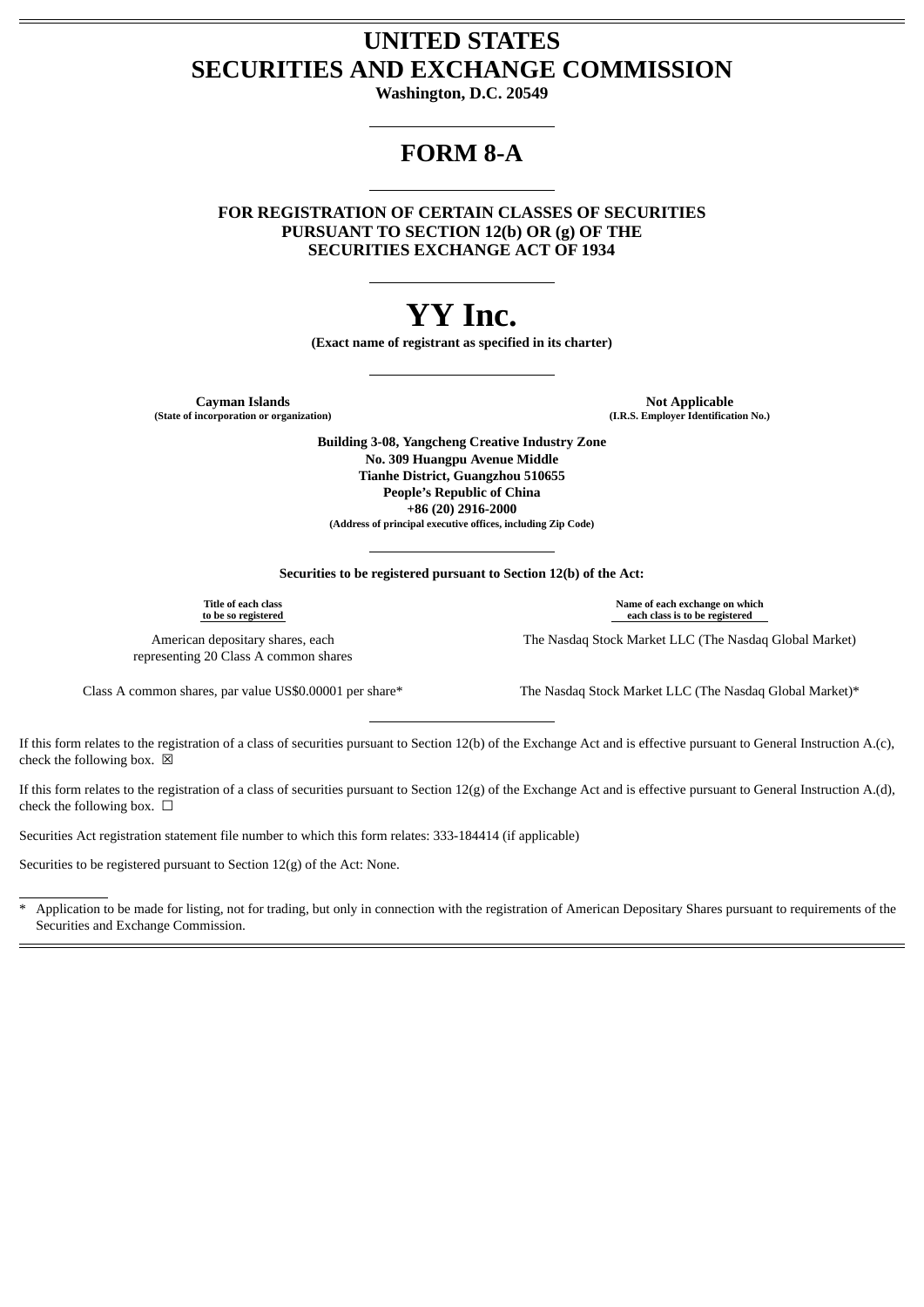#### **INFORMATION REQUIRED IN REGISTRATION STATEMENT**

#### **Item 1. Description of Registrant's Securities to be Registered.**

The description of the securities being registered is set forth under "Description of Share Capital" and "Description of American Depositary Shares" in a prospectus, constituting part of the Registrant's registration statement on Form F-1 (File No. 333-184414) relating to such securities, originally filed with the Securities and Exchange Commission on October 15, 2012, as amended, including any form of prospectus contained therein pursuant to Rule 424(b) under the Securities Act of 1933, which description and prospectus are incorporated herein by reference. Copies of such description will be filed with the Nasdaq Stock Market LLC (the NASDAQ Global Market).

#### **Item 2. Exhibits.**

The securities being registered hereby are to be registered on an exchange on which no other securities of the Registrant are registered. The necessary exhibits will be supplied to the Nasdaq Stock Market LLC (the Nasdaq Global Market) and are not filed with or incorporated by reference to this registration statement.